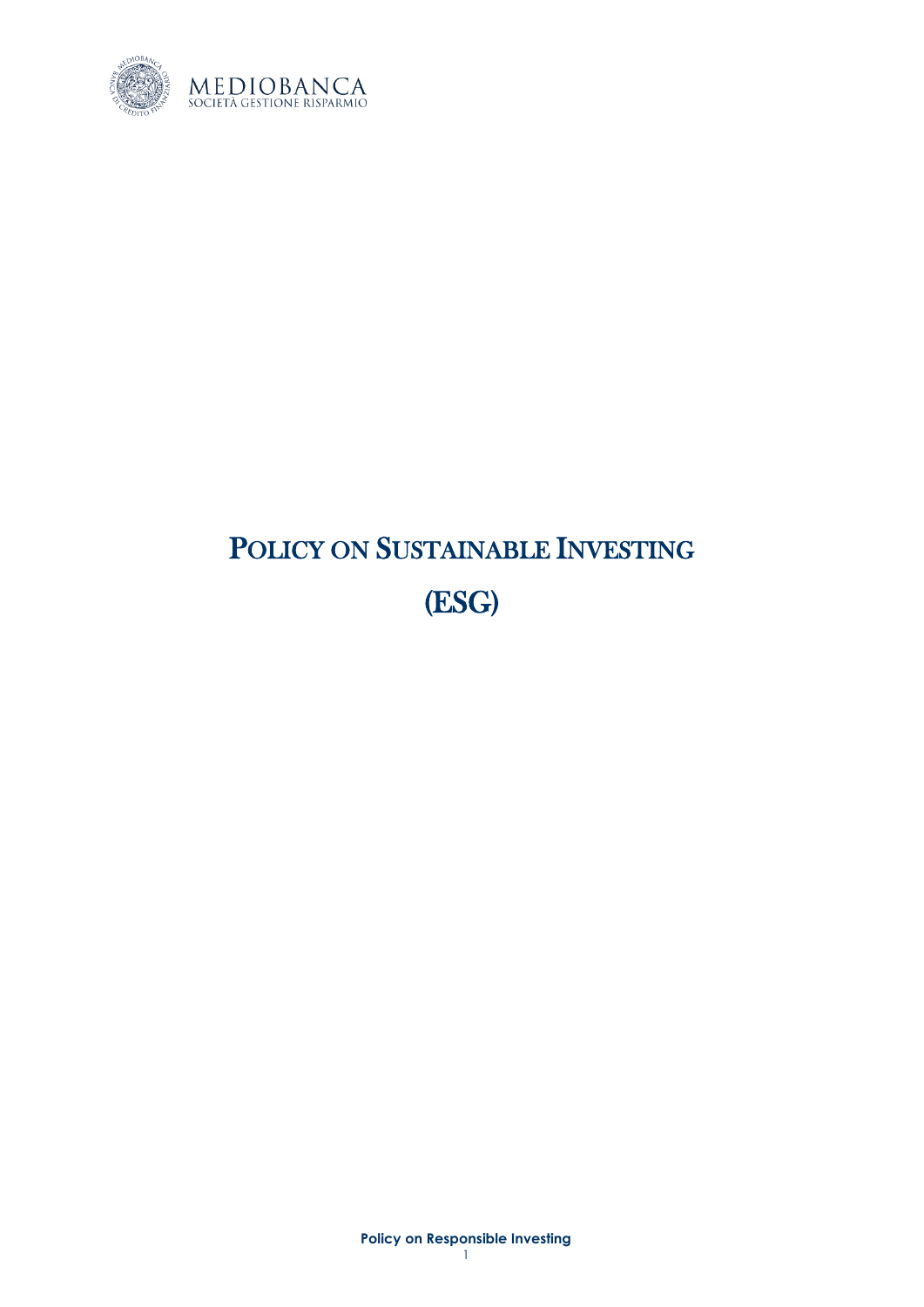

## **Contents**

| $\mathbf{1}$     |      |                                                                                   |  |  |
|------------------|------|-----------------------------------------------------------------------------------|--|--|
|                  | 1.1. |                                                                                   |  |  |
|                  | 1.2. |                                                                                   |  |  |
| $\overline{2}$   |      |                                                                                   |  |  |
| 3                |      |                                                                                   |  |  |
| $\boldsymbol{4}$ |      |                                                                                   |  |  |
|                  | 4.1. |                                                                                   |  |  |
|                  | 4.2. |                                                                                   |  |  |
|                  | 4.3. |                                                                                   |  |  |
|                  | 4.4. |                                                                                   |  |  |
|                  | 4.5. |                                                                                   |  |  |
|                  | 4.6. |                                                                                   |  |  |
| 5                |      |                                                                                   |  |  |
|                  | 5.1. | Methodology used for consideration of principal adverse impacts on sustainability |  |  |
|                  | 5.2. |                                                                                   |  |  |
| $\boldsymbol{6}$ |      |                                                                                   |  |  |
| 7                |      |                                                                                   |  |  |
|                  |      |                                                                                   |  |  |
|                  |      |                                                                                   |  |  |
|                  |      |                                                                                   |  |  |
|                  |      |                                                                                   |  |  |
|                  |      |                                                                                   |  |  |
|                  |      |                                                                                   |  |  |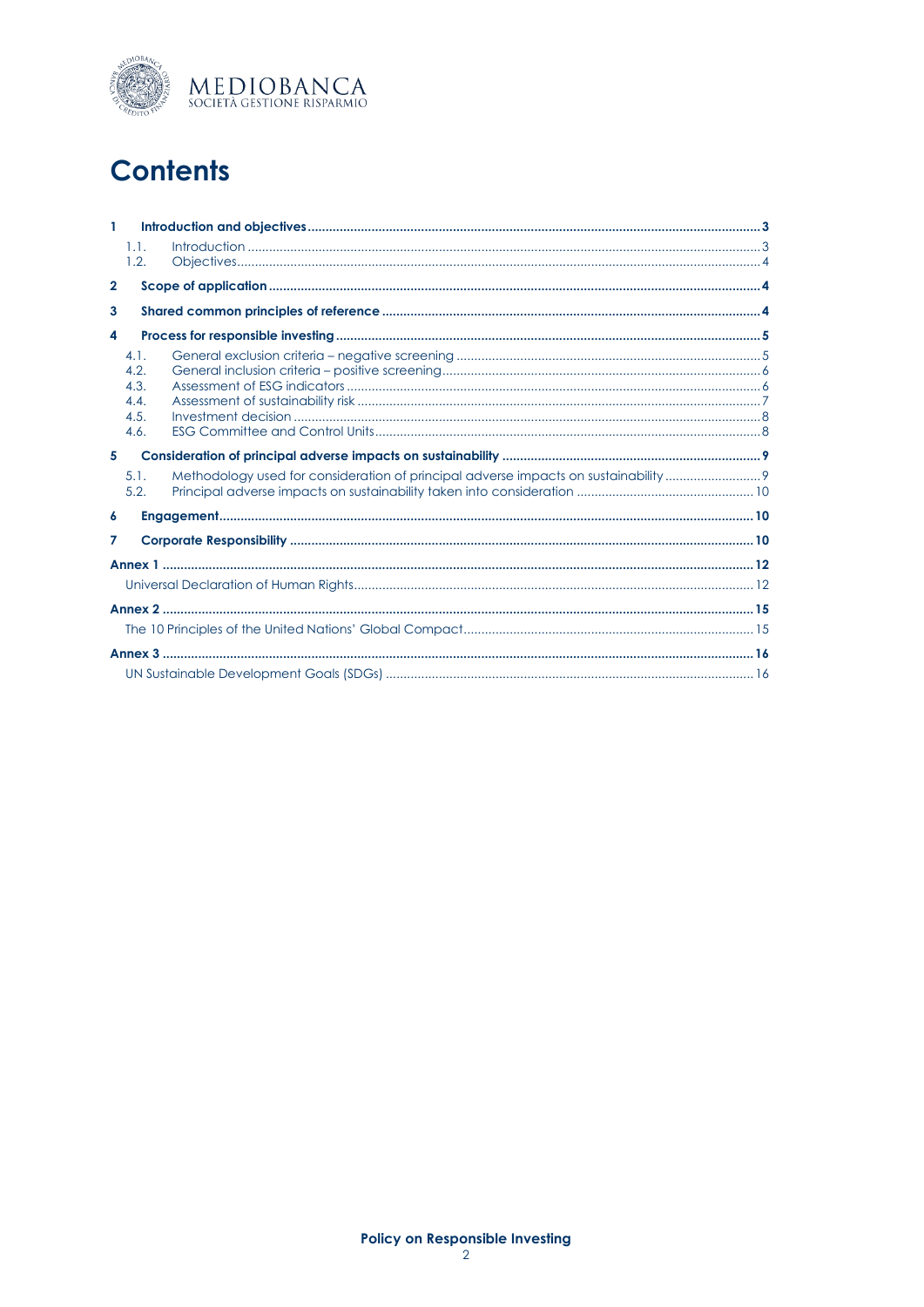

## <span id="page-2-0"></span>**1 Introduction and objectives**

#### <span id="page-2-1"></span>**1.1. Introduction**

Mediobanca SGR (the "SGR") is convinced of the need to embrace environmental, social and governance principles ("ESG") in its investment process as a matter of priority, to consolidate confidence among investors and markets, to bolster the company's reputation, and to counter the development of practices and activities considered not to be in line with the Mediobanca Group's principles. ESG principles are a key factor in pursuing the creation of value in financial as well as social and environmental terms.

To pursue these objectives, with this Policy Mediobanca SGR undertakes not to invest in activities considered to be highly risky for the environment and/or for the society, and to consider the governance standards of issuers in order to identify the issues and analyse the potential related risks, by means of analysis of the ownership structure, the internal and external units responsible for corporate governance, the management remuneration and incentive policies, the capital allocation decisions, the policies in the area of communication with stakeholders and the production strategies and processes.

Accordingly, Mediobanca SGR favours companies considered to be virtuous from an ESG viewpoint and in line with the SGR's ethical principles, in order to protect investments made on behalf of clients and assess risk aspects as comprehensively as possible.

Regulation (EU) 2019/2088 of the European Parliament and of the Council ("Regulation 2088") has introduced new measures to promote the commitment of all market participants to environmental, social and governance issues. Specifically. the objective of Regulation 2088 is to reduce information asymmetries and inconsistency in terms of information regarding sustainability risks<sup>1</sup> and the integration of ESG criteria into the investment process, introducing the obligation for financial market participants to provide disclosures to end-investors at the pre-contractual stage and via their institutional website. Additional disclosures are also required for products that promote environmental, social and governance characteristics (under Article 8 of Regulation 2088) and products with sustainable investment objectives (under Article 9 of Regulation 2088).

Regulation 2088 also establishes harmonized rules on transparency for financial markets participants with regard to the consideration of the adverse impacts of the investment processes on sustainability. In order to incorporate the requirements introduced by the new regulations, Mediobanca SGR develops and adopts an approach intended to identify, assess and reduce potential sustainability risks and any potential adverse impacts on the return of a product, as well as reputational and operational risks deriving from investments made in companies considered to be not socially responsible or with low ESG ratings and/or involved in severe controversies. Moreover, Mediobanca SGR develops and applies a methodology for taking into consideration the Principal Adverse Impacts on sustainability (the "PAIs"), based on the nature, size and type of the offered financial products, in order to monitor, contain and reduce the negative impacts that the investment process could have on sustainability.

Sustainability risk is defined in Article 2 of Regulation 2088 as an environmental, social or governance event or condition that, if it occurs, could cause an actual or a potential material negative impact on the value of the investment.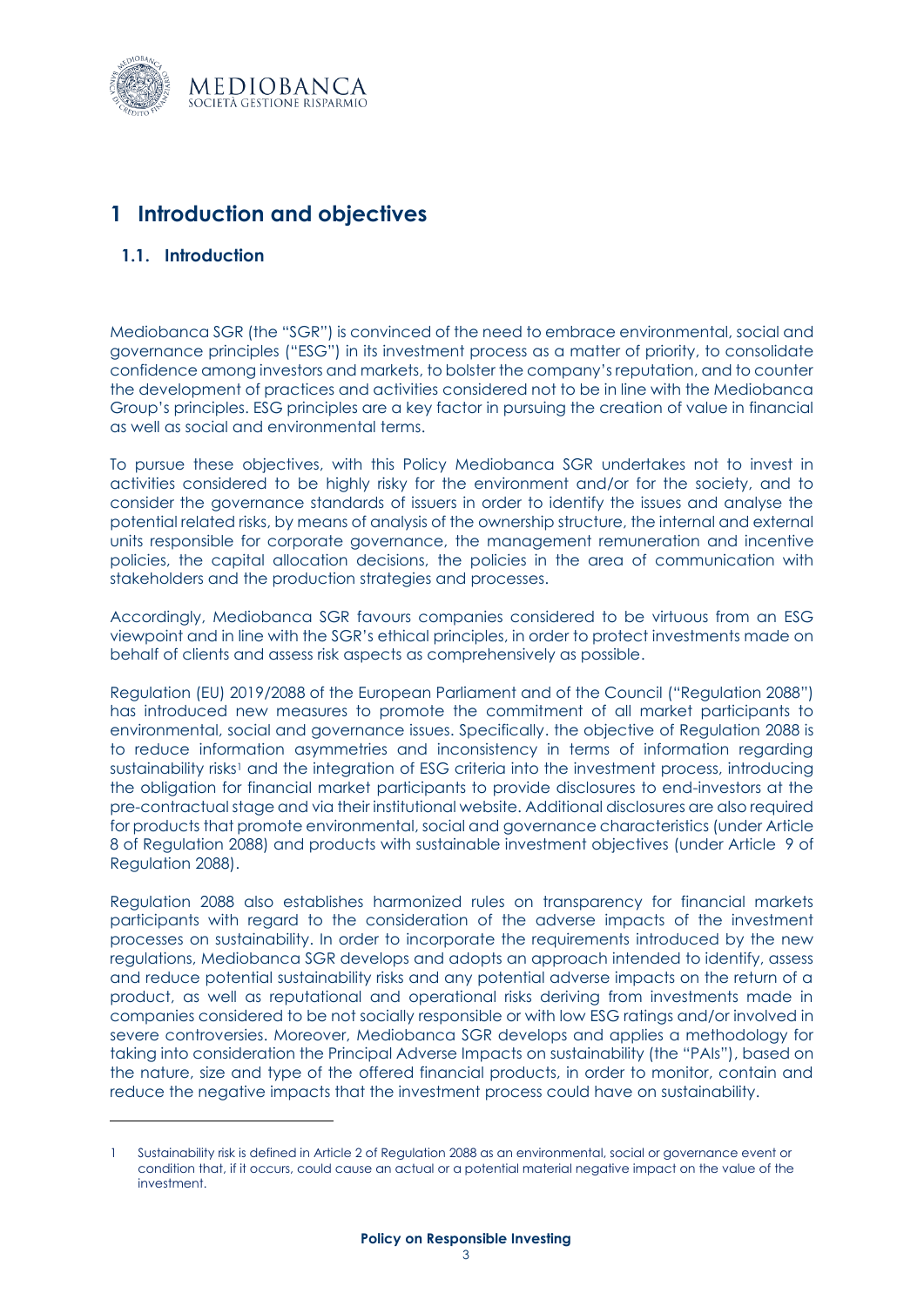

### <span id="page-3-0"></span>**1.2. Objectives**

This Policy defines the general principles and guidelines for applying environmental, social and governance (ESG) factors, in addition to financial ones, to the investment decision-making process.

In particular, the Policy aims to:

- Promote the knowledge in the area of ESG investing within the company itself and among stakeholders, and facilitating the application of responsible investment principles and processes;
- Reduce the sustainability risks and the related adverse impacts linked to investments made with the wealth managed;
- $\bullet$  Avoid investments that are not in line with the principles of ethics and integrity which constitute the foundation of Mediobanca SGR's way of doing business.

## <span id="page-3-1"></span>**2 Scope of application**

This Policy applies to the investment and advisory activities performed by Mediobanca SGR, in equity and debt instruments issued by listed companies and sovereign issuers, in CIUs and in private debt instruments.

## <span id="page-3-2"></span>**3 Shared common principles of reference**

The Mediobanca Group bases its actions on the following international principles:

- Universal Declaration of Human Rights (cf. Annex 1);
- 10 principles of the UN Global Compact, recognized globally and applicable to all economic sectors (cf. Annex 2);
- 17 UN Sustainable Development Goals (SDGs) (cf. Annex 3).

It is also committed to promoting services to promote the adoption of renewable energies and to improve energy efficiency, with the aim of helping to tackle the climate change issue.

Mediobanca SGR is also a signatory to the UN-supported Principles for Responsible Investment (the "PRI"). The PRI are criteria established by the United Nations, to which a network of certified investors adheres, that aims at developing a more sustainable global financial system, and supporting its signatories in incorporating these factors into their investment and active ownership decisions.

The principles contained in the PRI are a set of best practices to incorporate ESG issues into investment decision-making processes.

The principles are:

- 1. Incorporating environmental, social and governance issues into investment analysis and decision-making processes;
- 2. Incorporating environmental, social and governance issues into active ownership policies and practices;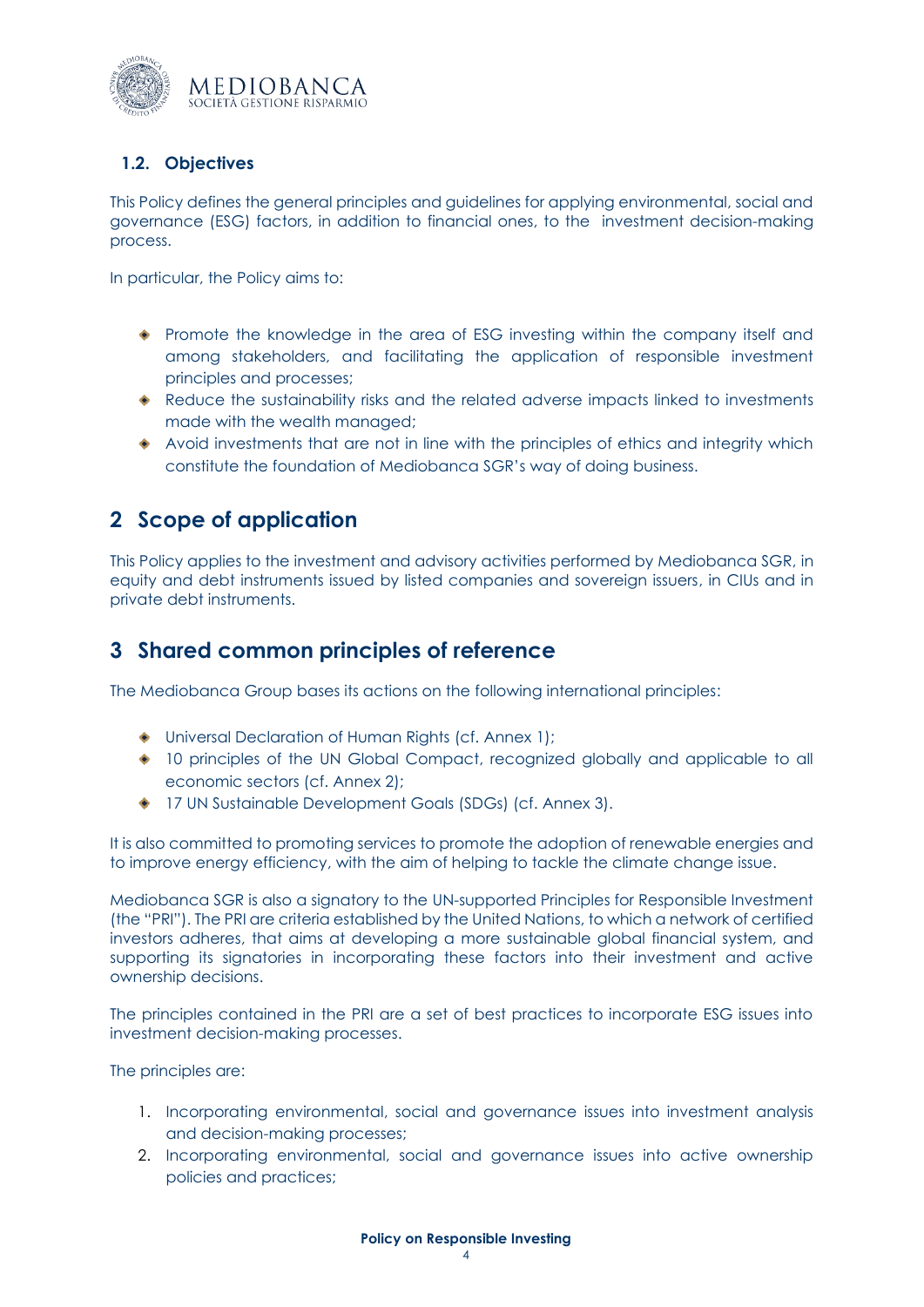

- 3. Seeking appropriate disclosure on ESG issues by the entities in which the signatories invest;
- 4. Promoting acceptance and implementation of the Principles within the investment industry;
- 5. Working together with the financial community to enhance effectiveness in implementing the Principles;
- 6. Disclosure/reporting to the public on activities and progress made by the SGR towards implementing the Principles.

## <span id="page-4-0"></span>**4 Process for responsible investing**

To facilitate the implementation of a responsible investing process based on ESG criteria, Mediobanca SGR has defined activities and analysis indicators to be taken into consideration in the course of investment activities.

The approach used by Mediobanca SGR is based on a combination of (a) **negative screening,** by means of exclusion criteria, to remove companies involved in specific activities or particular sectors; and (b) **positive screening** to assess the investment *inter alia* on the basis of precise ESG inclusion criteria, with the objective of covering the majority of those types of asset invested that fall within this Policy's scope of application.

#### <span id="page-4-1"></span>**4.1. General exclusion criteria – negative screening**

Mediobanca SGR has identified certain exclusion requisites that must be met. The company's commitment is to not knowingly invest in equity and bond issuers, whose business is contrary to Mediobanca Group's values and could therefore expose the SGR to serious reputational risks. Particularly, it is not possible to make direct investments in:

- $\bullet$  Issuers with significant links to the production and/or sale of weapons that violate fundamental human principles (such as cluster and fragmentation bombs, bombs containing depleted uranium, anti-personnel mines, nuclear, chemical and bacteriological weapons);
- ◆ Issuers convicted<sup>2</sup> of serious human rights violations(including those in the area of child labour);
- ♦ Issuers convicted of serious violations of the regulations on accounting fraud, money laundering and/or bribery and corruption;
- Issuers convicted of crimes regarding to workers health and safety and/or serious damage to the environment ( concerning, for example, deforestation, damage to the ecosystem, etc.);
- $\bullet$  issuers sanctioned by supranational entities (e.g. the UN, EU, OFAC, etc.) or nation states with serious shortcomings in their legislation for tackling terrorism financing and money laundering<sup>3</sup>

It is also forbidden to carry out transactions which involve issuers included in the applicable national or international anti-terrorism blacklists (e.g. EU regulations, UN resolutions)

<sup>&</sup>lt;sup>2</sup> In this Policy, every time the term "conviction" or "convicted" is used, the definition shall also include non-definitive sentencing handed down.

<sup>3</sup> Reference is made to the list published and updated by the European Union on a regular basis.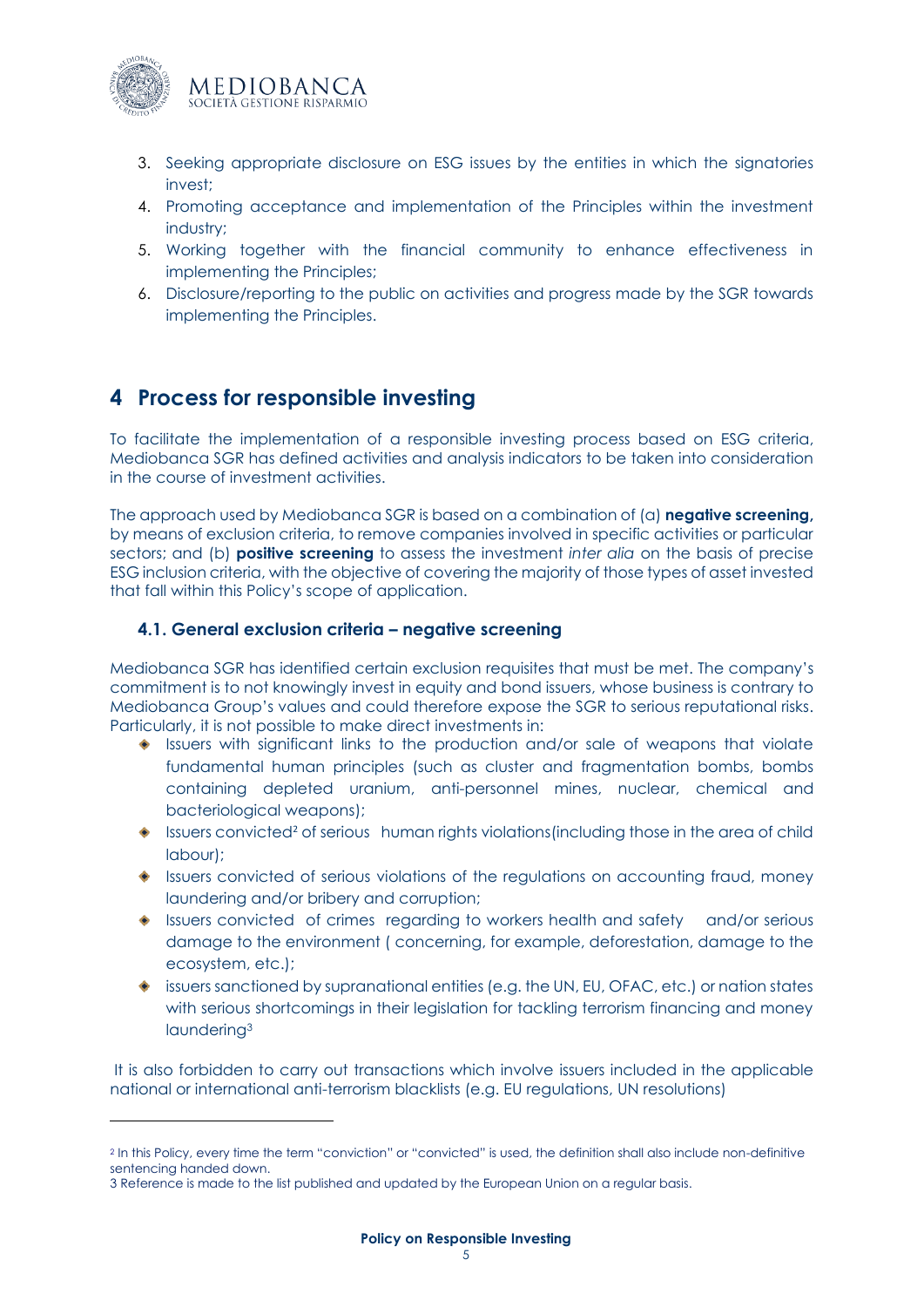

Without prejudice to the ban on making new investments in issuers for which Mediobanca SGR becomes aware of the involvement in one or more of the above general negative screening criteria, Mediobanca SGR may evaluate whether or not to resume operations in such issuers on a case by case basis, for example because of action of mitigation that the latter has implemented and/or the characteristics of the controversy itself 4.

In particular, assessment regarding the severity of the particular instance, or regarding the decision to maintain, reduce or increase investments in issuers involved in the foregoing activities, or that have been sanctioned and/or convicted in relation to the foregoing instances, must be fulfilled by the ESG Committee and submitted to the CEO for approval.

Lastly, Mediobanca SGR monitors any severe controversy that arises from the above factors, in order to carry out actions to avoid new investments or to increase outstanding holdings in issuers that could be convicted of the above crimes in the future.

#### <span id="page-5-0"></span>**4.2. General inclusion criteria – positive screening**

Mediobanca SGR is positive towards companies that show commitment in the area of corporate social and environmental responsibility, ensure respect for human rights, lower emissions, biodiversity, use of clean technologies, protection of minorities, and which adopt and comply with corporate governance policies. Another issue to which particular attention is devoted is the absence of definitive convictions on the part of the issuer for crimes such as money-laundering, breach of human rights, holding, producing and/or sharing child pornography, and environmental disasters.

In particular, for the portfolios it manages, in order to limit the exposure to issuers or CIUs that do not meet the characteristics described above, the SGR has set a series of maximum investment thresholds in relation to the following cases:

- missing rating (also known as "unrated"); 5
- laggard rating; 6
- Involvement in serious controversies <sup>7</sup> (issuers only).

<span id="page-5-1"></span>The three cases referred to above are checked in the portfolios against specific thresholds set both at the level of the individual issuer and at the aggregate level (issuer and CIU).

#### **4.3. Assessment of ESG indicators**

If the negative screening criteria are met, it becomes possible to proceed with the requisites for inclusion, i.e. the assessment of the ESG analysis indicators.

Mediobanca SGR uses the services of MSCI ESG Research LLC, with the objective of identifying an ESG rating for each individual issuer and CIU, and receiving specific research on environmental, social and governance issues.

<sup>4</sup> An example is an event that, although it gives rise to the controversy, it is not attributable to a problem that may be assessed as structural, in the sense that the conditions for the event to reoccur have ceased to exist, if these were due, say, to deficiencies in the corporate culture, lack of adequate governance or adequate internal supervision

<sup>5</sup> Companies or CIUs with no ESG rating issued either by MSCI ESG Research LLC or internally by Mediobanca SGR.

<sup>6</sup> Companies or CIUs rated "B" or "CCC", where the rating scale is as follows: "CCC"; "B"; "BB"; "BBB"; "A"; "AA"; "AAA", where "AAA" is the highest ESG rating.

<sup>7</sup> This indicator is valid only for companies with an ESG Controversies Score issued by MSCI ESG Research LLC equal to zero (on a scale of 0-10).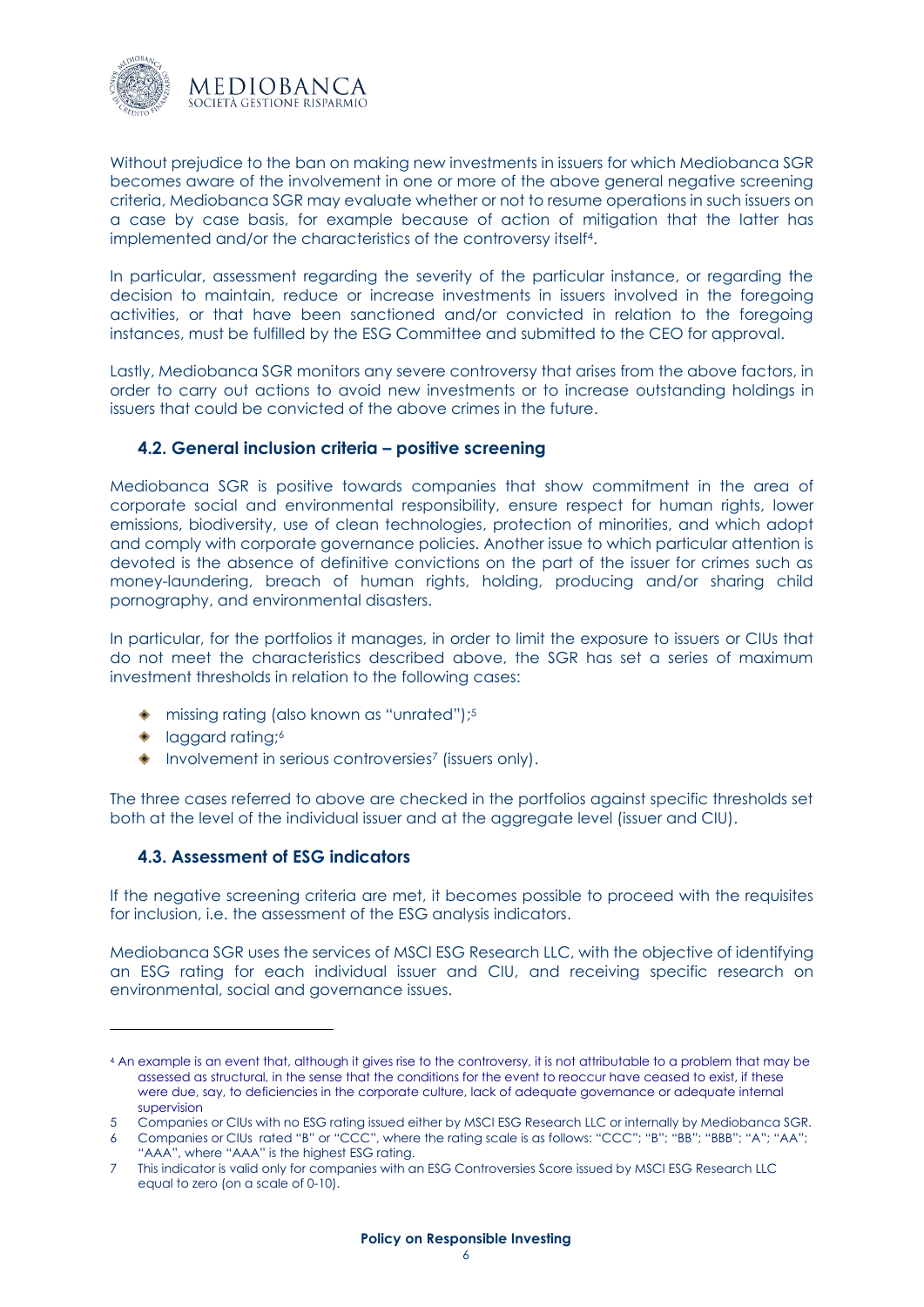

For corporate issuers, the ESG ratings are specific for each sector and are calculated with reference to the industry peers. The MSCI rating evaluates issuers based on their exposure to ESG risks, that varies according to Global Industry Certification Standard (GICS), and their ability to manage such risks compared to their competitors. The MSCI ESG Rating model measures both exposure to risk and risk management. The analysis takes into account the degree to which a company has developed strategies, and has a solid track record in terms of performance in managing its specific level of risks or opportunities.

For government-issued instruments, the MSCI rating maintains the same approach based on measuring exposure to risks and risk management, while at the same time assessing the issuers based on different factors from those used for corporate issuers (e.g. poverty and inequality rates between different members of the population, management of natural resources, political and institutional stability, etc.), which do not have a sectoral dimension.

For CIUs, the MSCI rating is calculated based on the average portfolio ESG scores,<sup>8</sup> to which corrections are applied in order to penalize funds most exposed to laggard issuers or with negative ESG trends and to reward those exposed to issuers with positive ESG trends.

As regards CIUs set up and managed by Mediobanca SGR itself, ratings are internally assigned based on the portfolio composition and the ESG scores of the individual underlying instruments provided by MSCI.

If no MSCI ESG rating is available, Mediobanca SGR analysts and portfolio managers may proceed with:

- analysis of the issuers, assessing how much companies pay attention to the ESG issues, based on the behaviour adopted, and how far ESG criteria are integrated into the companies' processes;
- analysis of the CIUs, carrying out their own assessment of the degree of attention paid on ESG issues and of how sustainability risk is integrated into the investment process.

Their analysis must meet some standards, in terms of covered themes and in terms of the valuation methodology set at company level.

For private debt instruments, the issuer is evaluated using a questionnaire produced by the SGR itself. The results of such a questionnaire together with a direct engagement with the company's management allow to assess the issuer's degree of sensitivity to ESG issues and its future sustainability objectives.

#### <span id="page-6-0"></span>**4.4. Assessment of sustainability risk**

In order to comply with the obligations introduced by Regulation 2088, Mediobanca SGR has integrated sustainability risk into its investment decision-making process, with the objective of assessing the potential negative impacts on the financial return of an investment.

Sustainability risk in relation to environmental issues includes, for example, climate risk, both physical risks and transition risks. Physical risks derive from the physical impacts of climate change, acute or chronic: for example, frequent and acute climate events can impact on products, services and supply chains. Transition risk is linked to companies' ability to mitigate and adapt to climate change and to move towards a lower carbon economy. Risks related

<sup>8</sup> MSCI assigns a score to the issuer from 0 to 10, which is then translated into an ESG rating.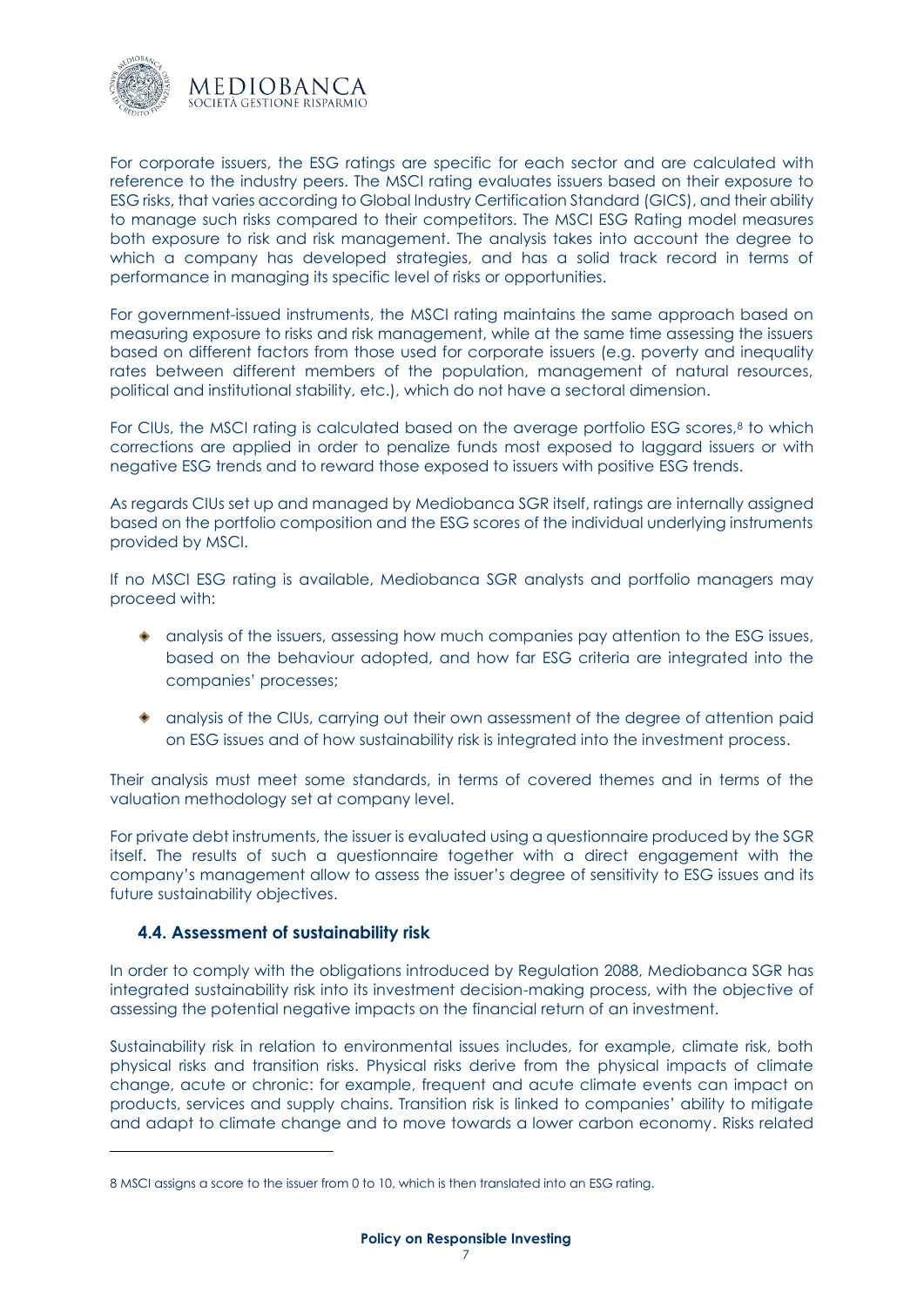

to social issues may include, but are not limited to, employment rights and relations with the community, issues such as inequality and inclusiveness, investment in human capital and accident prevention. Governance-related risk may include, among other things, the composition and effectiveness of the Board of Directors, management incentives, quality of management and its alignment with shareholders, corruption and the use of improper commercial practices. These risks can affect the effectiveness in operating terms and the resilience of an issuer, impacting on its profitability and hence also the growth of its capital. The above are all examples of sustainability risk factors, and their importance, seriousness and the time horizon of such factors may vary significantly according to the products managed, the composition of the portfolios, and the techniques used to manage them.

Sustainability risk and the possible negative impact deriving from the occurrence of an event related to it is measured at the individual product level by means of a qualitative and quantitative methodology adopted, based on the same positive screening criteria summarized previously.

Each portfolio is assigned a sustainability score ranging from 0 (minimum risk) to 5 (maximum risk). This score is then translated into a ranking based on which of the following brackets it falls into: [0,1] Low; (1,2] Moderate; (2,3] Average; (3,4] Significant; (4,5] High, where the "Low" ranking represents the case where expectations regarding the occurrence of an event linked to sustainability risks and the related negative impacts are considered to be minimal, and "High" when very significant levels are reached.

The score is constructed by calculating the normalized exposures to laggard, unrated instruments and controversial instruments as the ratio between the actual exposures and some thresholds representing the maximum exposures as from which Mediobanca SGR considers the sustainability risks and related potential negative impacts to be very significant.

In order to identify any critical issue, with reference to both the portfolio's overall exposure to different categories of instrument, and/or to its concentration in only one such categories, two different normalized indicators of exposure are calculated, which are constructed by assessing both the individual normalized exposures to issuers involved in controversies and laggard or unrated issuers/CIUs, and the overall exposure to such categories relative to an aggregate threshold. The maximum of the indicators determines the risk score.

The risk assessment is also provided for the relevant benchmark, if defined, to enable a more transparent assessment of the sustainability risk involved.

For more details on the sustainability risk methodology and application, reference is made to the "Directive on responsible and sustainable investing (ESG)".

#### <span id="page-7-0"></span>**4.5. Investment decision**

The portfolio managers ensure their investment activity is aligned with this Policy, and refrain from making investments that conflict with the provisions hereof. To this end they take due account of ESG ratings, along with more traditional financial metrics based on qualitative and/or quantitative analysis, to gain a more complete picture of the value, risk and potential return of an investment, and to increase the impact of their investment activity in social and environmental terms in line with the Policy's objectives. For example, where it is applicable to the investment strategy being pursued, this means favouring issuers with an ESG rating and assessing specifically and indepth whether or not to include an investment in their portfolio if the ESG ratings indicate that there are material risk factors.

#### <span id="page-7-1"></span>**4.6. ESG Committee and Control Units**

The ESG Committee has an advisory function and contributes to defining the environmental, social and governance methodology and criteria to be adopted in selecting issuers, and monitoring performances to ascertain whether the objectives of this Policy have been met.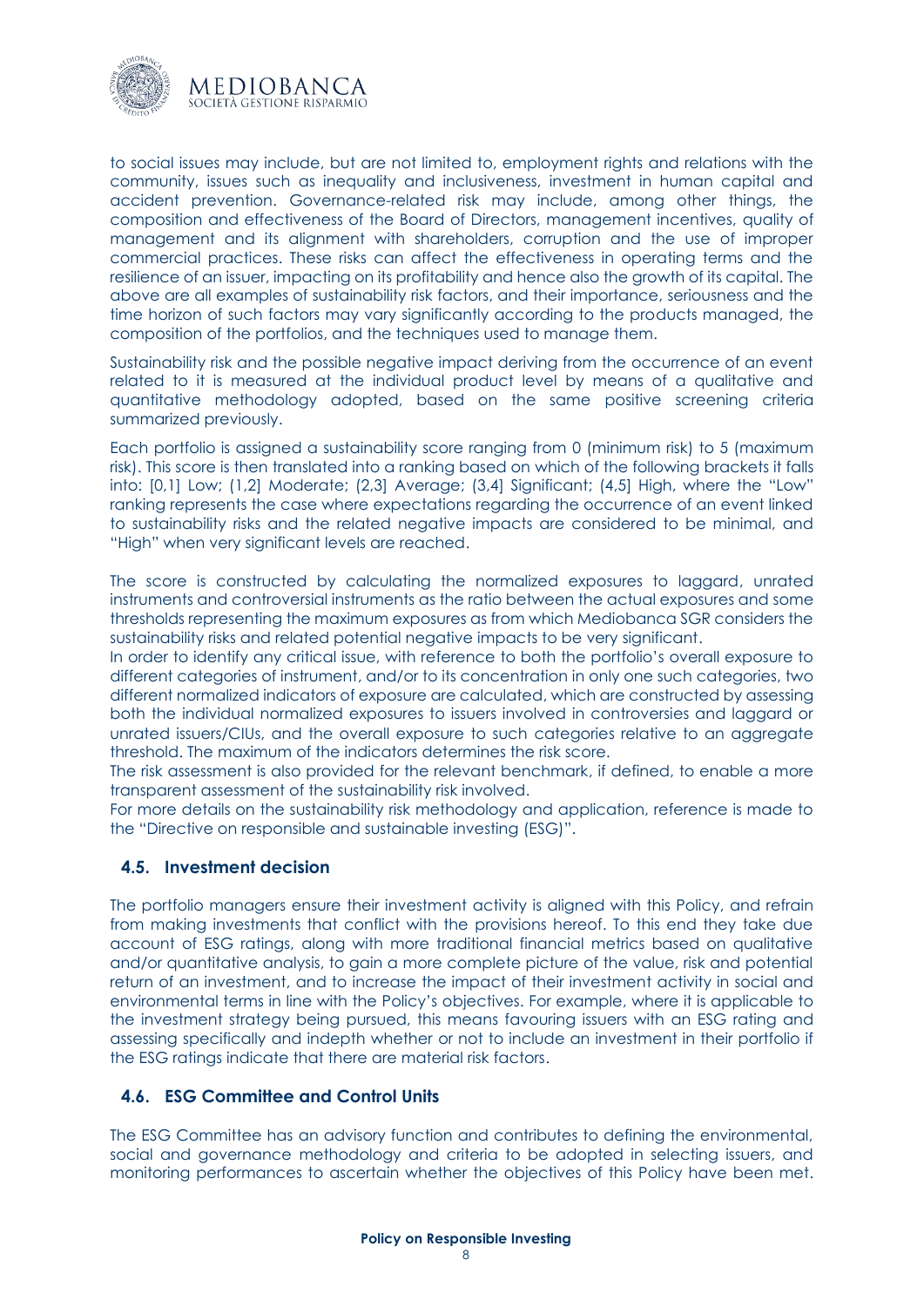

It also sets the reference criteria for ESG analysis conducted internally by Mediobanca SGR analysts and performs monitoring to ensure they are complied with.

Mediobanca SGR governs the ESG investment process in a separate directive, describing the roles and activity of the owners involved, and the modality by which the ESG Committee is involved in the process. For further details reference is made to the "Directive on responsible and sustainable investing (ESG)" and to the "ESG Committee Regulations".

The Control Units carry out the checks, for which they are responsible, to ascertain that the principles and criteria defined have been applied correctly.

## <span id="page-8-0"></span>**5 Consideration of principal adverse impacts on sustainability**

The SGR takes the Principal Adverse Impacts on sustainability into consideration, at the level of legal entity, as part of its own investment decisions.

In accordance with the approach established by the Mediobanca Group, the SGR has defined the criteria to consider PAIs and their indicators, ensuring the compliance with the principles of responsible management.

In particular, Mediobanca SGR:

- $\bullet$  takes the Principal Adverse Impacts on sustainability into account in line with the ESG objectives defined at Group level, based on international principles and standards on the environment and human rights;
- measures the selected PAI indicators, in order to gradually define the targets to be pursued to reduce the adverse impacts on sustainability deriving from the investment decisions;
- considers active engagement a useful tool in order to achieve the targets, for example through the exercise of the voting rights as shareholder, or the dialogue with the companies with regard to specific ESG objectives, according to the "Politica di impegno" illustrated in the "Engagement Policy";
- monitors the selected PAI indicators at the entity level at least on a quarterly basis;
- publicly discloses the information on PAIs, according to Article 4 of Regulation 2088, in a clear and transparent manner, in order to reduce any asymmetry of information between the SGR and investors, enabling the latter to understand to what degree the SGR, in the course of its investment activities, contributes concretely to the process of reducing adverse impacts on sustainability.

Adverse sustainability impacts at entity level are analysed consistently with the methodologies and the timing laid down in Regulation 2088 and the related Regulatory Technical Standards (the "RTS") and with the information available on the market, as illustrated in the following sections and, in more detail, in the "Directive on responsible and sustainable investing (ESG)".

#### <span id="page-8-1"></span>**5.1. Methodology used for consideration of principal adverse impacts on sustainability**

The SGR identifies and prioritizes the PAIs for consideration with their respective indicators based on the following variables:

- consistency between the selected PAIs and the ESG objectives set at Group level;
- $\bullet$  for each selected indicator, the availability of data from external sources and the extent to which such data are the results of an estimation process;
- coverage of the data required to calculate a specific indicator, with respect to the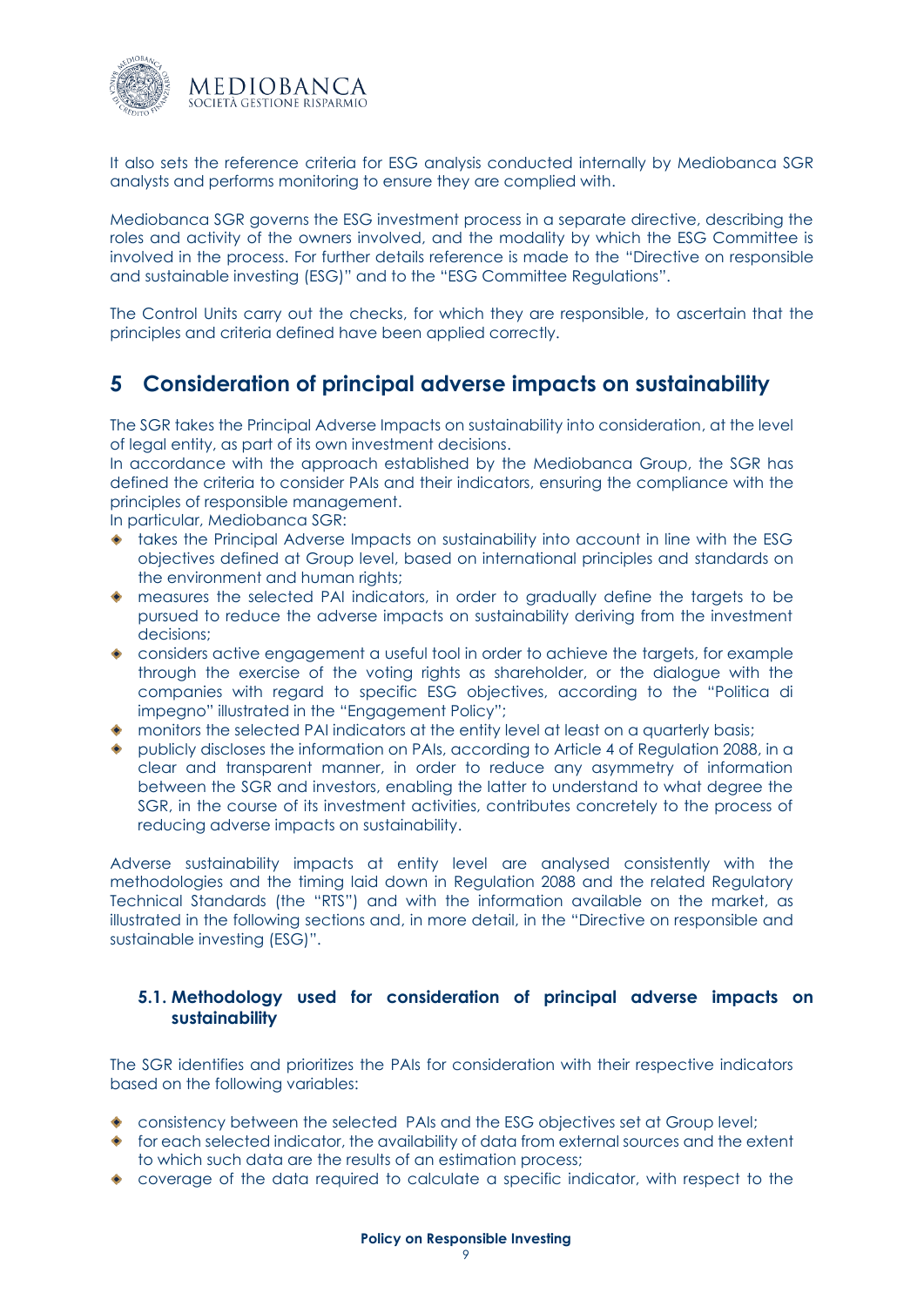

weight of the issuers/financial instruments in the managed portfolios.

Mediobanca SGR is committed to identify an info-provider in order to obtain the relevant data required to calculate the selected PAI indicators. Nevertheless, the availability and the level of coverage of issuers cannot be guaranteed, as it depends also on factors external to the SGR and the info-providers. If the data on the PAI indicators are not available for certain issuers, the SGR will exclude such a financial instruments from the scope of calculation.

#### <span id="page-9-0"></span>**5.2. Principal adverse impacts on sustainability taken into consideration**

Based on the criteria set out in section 5.1 above, the SGR will take the following PAIs into consideration:

- ◆ scope 1 GHG Emissions:
- ◆ scope 2 GHG Emissions;
- share of investments in investee companies involved in the manufacture or selling of controversial weapons;
- average ratio of female to male board members in investee companies;
- share of investments in investee companies that have been involved in violations of the UNGC principles or OECD Guidelines for Multinational Enterprises;
- energy consumption in GWh per million EUR of revenue of investee companies, per high impact climate sector;
- share of non-renewable energy consumption and non-renewable energy production of investee companies from non-renewable energy sources compared to renewable energy sources, expressed as a percentage.

## <span id="page-9-1"></span>**6 Engagement**

Mediobanca SGR believes that meeting ESG criteria can help to deliver improving performances for investors in the long term. For this reason, at every meeting and/or contact useful for such purposes, Mediobanca SGR undertakes to encourage the companies in which it has invested (or in which it intends to invest), individually or via the Assogestioni Fund Managers' Committee or other collective engagement initiatives, to adopt an open dialogue on the responsibility of their approach, and on how ESG factors affect their activities, in particular with regard to the adoption of best practices in the area of corporate governance. Engagement activity is also performed with a view to achieving the objectives set in terms of reducing the principal adverse impacts on sustainability.

Mediobanca SGR is also committed to "active ownership" practices, to monitoring the performance of issuer companies in ESG areas by taking an active part in the annual general meetings of our investee companies in accordance with the provisions of its "Commitment policy".

## <span id="page-9-2"></span>**7 Corporate Responsibility**

Mediobanca SGR, as part of the Mediobanca Group, shares and promotes ESG practices in its operations also through the establishment and/or management of philanthropic and ESG investment products, with the objective of pursuing a sustainable business and management strategy.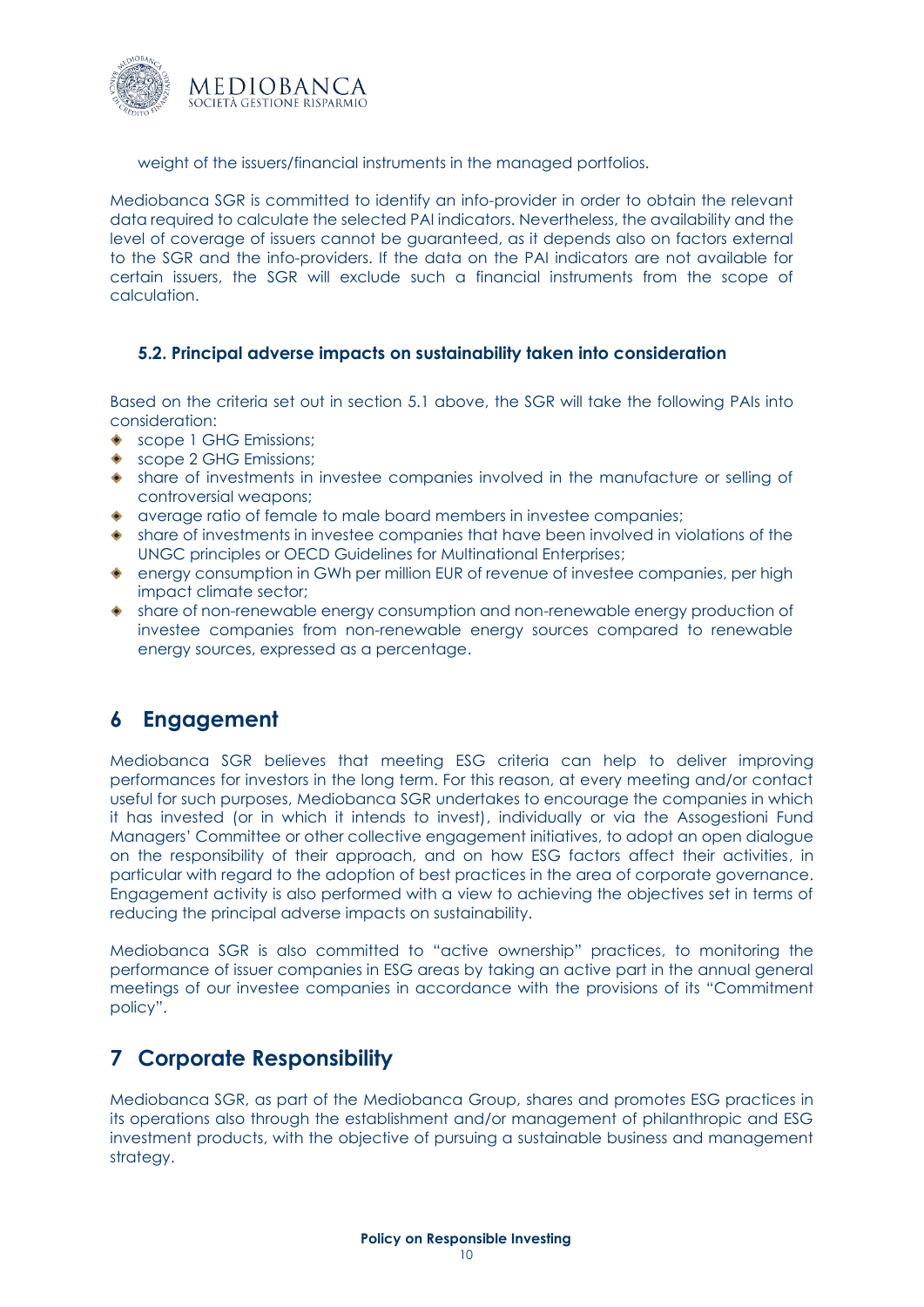

The Mediobanca Group is convinced that fair, transparent and responsible conduct enhances and protects its reputation, credibility and consensus over time, laying the foundations to deliver sustainable growth for the business with a view to creating and protecting value for all stakeholders.

The Mediobanca Group's sustainability strategy is focused mainly on:

- Tackling corruption, whether active or passive, in accordance with the highest ethical standards;
- Valorization of staff, with particular attention to protecting and promoting diversity and equal opportunities;
- Protection of the environment and reduction of the Group's impact on it, direct and indirect;
- ◆ Sensitivity to social context.

The Group Sustainability Policy, in accordance with the Code of Ethics and Code of Conduct adopted, helps strengthen and implement the values of ethics, integrity and responsibility as a form of respect towards people, the environment and society as a whole, and to raise awareness of these shared values among Group staff members.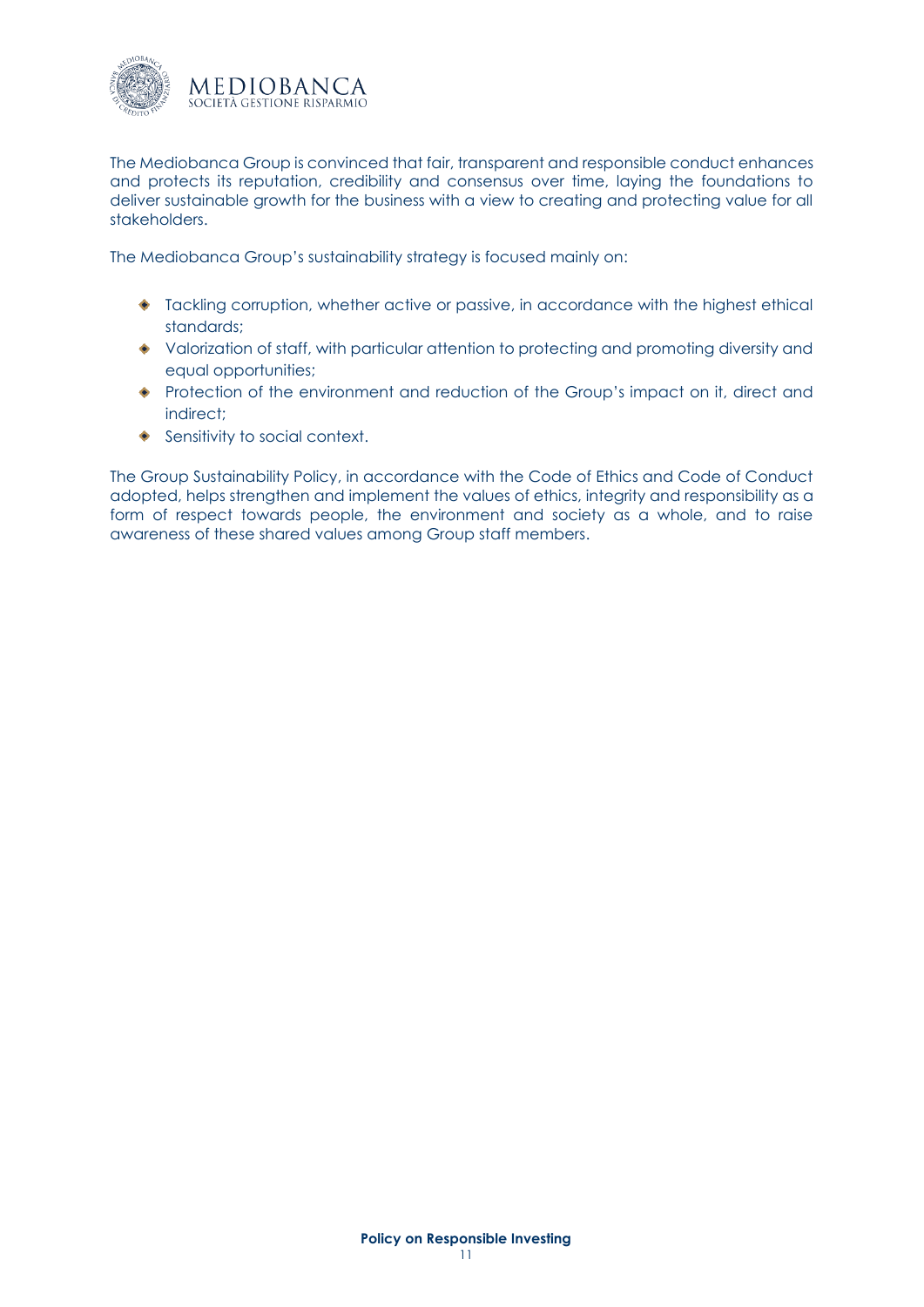

## <span id="page-11-0"></span>**Annex 1**

#### <span id="page-11-1"></span>**Universal Declaration of Human Rights**

*Article 1* All human beings are born free and equal in dignity and rights. They are endowed with reason and conscience and should act towards one another in a spirit of brotherhood.

*Article 2* Everyone is entitled to all the rights and freedoms set forth in this Declaration, without distinction of any kind, such as race, colour, sex, language, religion, political or other opinion, national or social origin, property, birth or other status. Furthermore, no distinction shall be made on the basis of the political, jurisdictional or international status of the country or territory to which a person belongs, whether it be independent, trust, non-self-governing or under any other limitation of sovereignty.

*Article 3* Everyone has the right to life, liberty and security of person.

*Article 4* No one shall be held in slavery or servitude; slavery and the slave trade shall be prohibited in all their forms.

*Article 5* No one shall be subjected to torture or to cruel, inhuman or degrading treatment or punishment.

*Article 6* Everyone has the right to recognition everywhere as a person before the law.

*Article 7* All are equal before the law and are entitled without any discrimination to equal protection of the law. All are entitled to equal protection against any discrimination in violation of this Declaration and against any incitement to such discrimination.

*Article 8* Everyone has the right to an effective remedy by the competent national tribunals for acts violating the fundamental rights granted him by the constitution or by law.

*Article 9* No one shall be subjected to arbitrary arrest, detention or exile.

*Article 10* Everyone is entitled in full equality to a fair and public hearing by an independent and impartial tribunal, in the determination of his rights and obligations and of any criminal charge against him.

*Article 11* 1. Everyone charged with a penal offence has the right to be presumed innocent until proved guilty according to law in a public trial at which he has had all the guarantees necessary for his defence. 2. No one shall be held guilty of any penal offence on account of any act or omission which did not constitute a penal offence, under national or international law, at the time when it was committed. Nor shall a heavier penalty be imposed than the one that was applicable at the time the penal offence was committed.

*Article 12* No one shall be subjected to arbitrary interference with his privacy, family, home or correspondence, nor to attacks upon his honour and reputation. Everyone has the right to the protection of the law against such interference or attacks.

*Article 13* 1. Everyone has the right to freedom of movement and residence within the borders of each state. 2. Everyone has the right to leave any country, including his own, and to return to his country.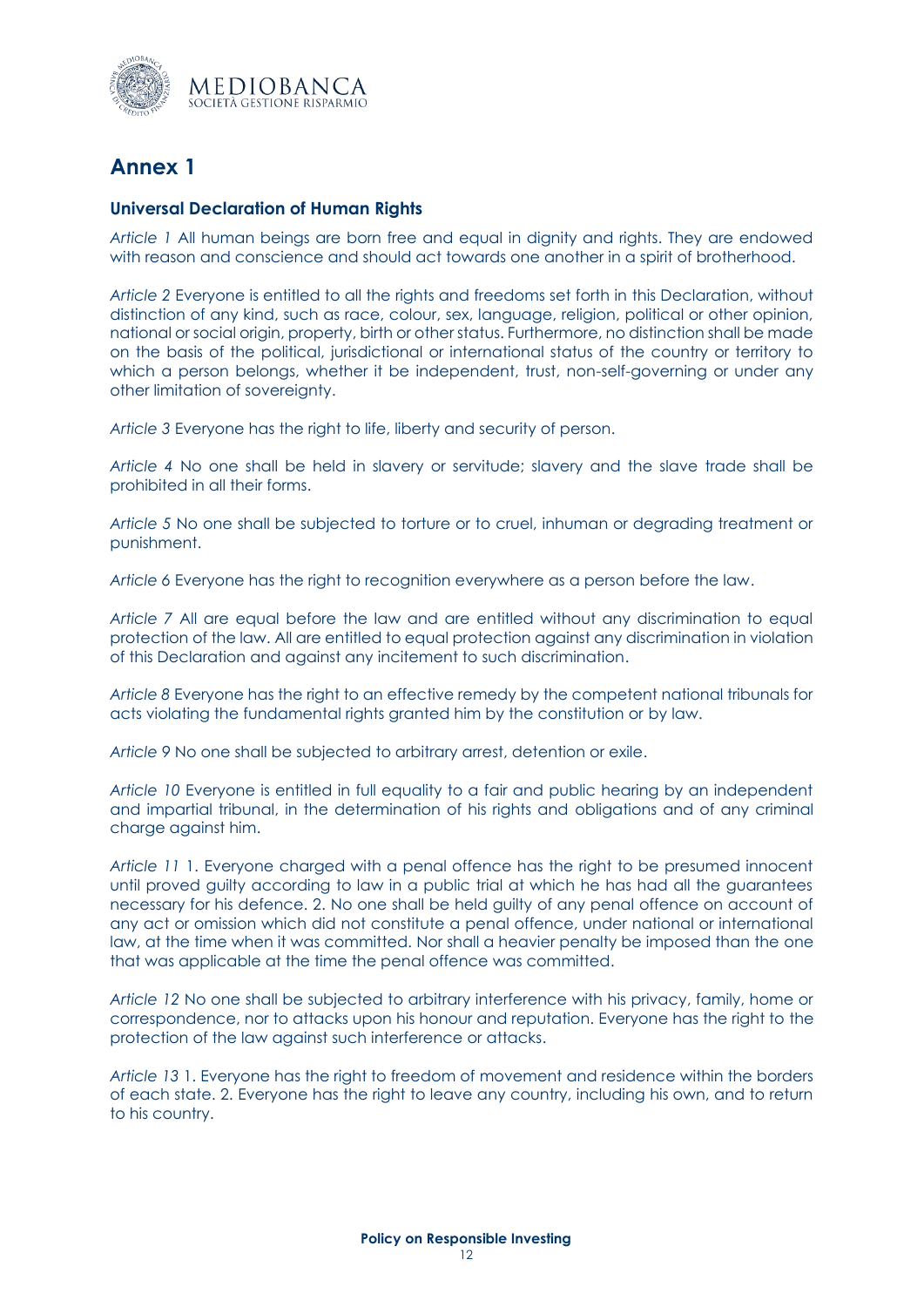

*Article 14* 1. Everyone has the right to seek and to enjoy in other countries asylum from persecution. 2. This right may not be invoked in the case of prosecutions genuinely arising from non-political crimes or from acts contrary to the purposes and principles of the United Nations.

*Article 15* 1. Everyone has the right to a nationality. 2. No one shall be arbitrarily deprived of his nationality nor denied the right to change his nationality.

*Article 16* 1 Men and women of full age, without any limitation due to race, nationality or religion, have the right to marry and to found a family. They are entitled to equal rights as to marriage, during marriage and at its dissolution. 2. Marriage shall be entered into only with the free and full consent of the intending spouses. 3. The family is the natural and fundamental group unit of society and is entitled to protection by society and the State.

*Article 17* 1. Everyone has the right to own property alone as well as in association with others. 2. No one shall be arbitrarily deprived of his property.

*Article 18* Everyone has the right to freedom of thought, conscience and religion; this right includes freedom to change his religion or belief, and freedom, either alone or in community with others and in public or private, to manifest his religion or belief in teaching, practice, worship and observance.

*Article 19* Everyone has the right to freedom of opinion and expression; this right includes freedom to hold opinions without interference and to seek, receive and impart information and ideas through any media and regardless of frontiers.

*Article 20* 1. Everyone has the right to freedom of peaceful assembly and association. 2. No one may be compelled to belong to an association.

*Article 21* 1. Everyone has the right to take part in the government of his country, directly or through freely chosen representatives. 2. Everyone has the right of equal access to public service in his country. 3. The will of the people shall be the basis of the authority of government; this will shall be expressed in periodic and genuine elections which shall be by universal and equal suffrage and shall be held by secret vote or by equivalent free voting procedures.

*Article 22* Everyone, as a member of society, has the right to social security and is entitled to realization, through national effort and international co-operation and in accordance with the organization and resources of each State, of the economic, social and cultural rights indispensable for his dignity and the free development of his personality.

*Article 23* 1. Everyone has the right to work, to free choice of employment, to just and favourable conditions of work and to protection against unemployment. 2. Everyone, without any discrimination, has the right to equal pay for equal work. 3. Everyone who works has the right to just and favourable remuneration ensuring for himself and his family an existence worthy of human dignity, and supplemented, if necessary, by other means of social protection. 4. Everyone has the right to form and to join trade unions for the protection of his interests.

*Article 24* Everyone has the right to rest and leisure, including reasonable limitation of working hours and periodic holidays with pay.

*Article 25* 1. Everyone has the right to a standard of living adequate for the health and wellbeing of himself and of his family, including food, clothing, housing and medical care and necessary social services, and the right to security in the event of unemployment, sickness, disability, widowhood, old age or other lack of livelihood in circumstances beyond his control.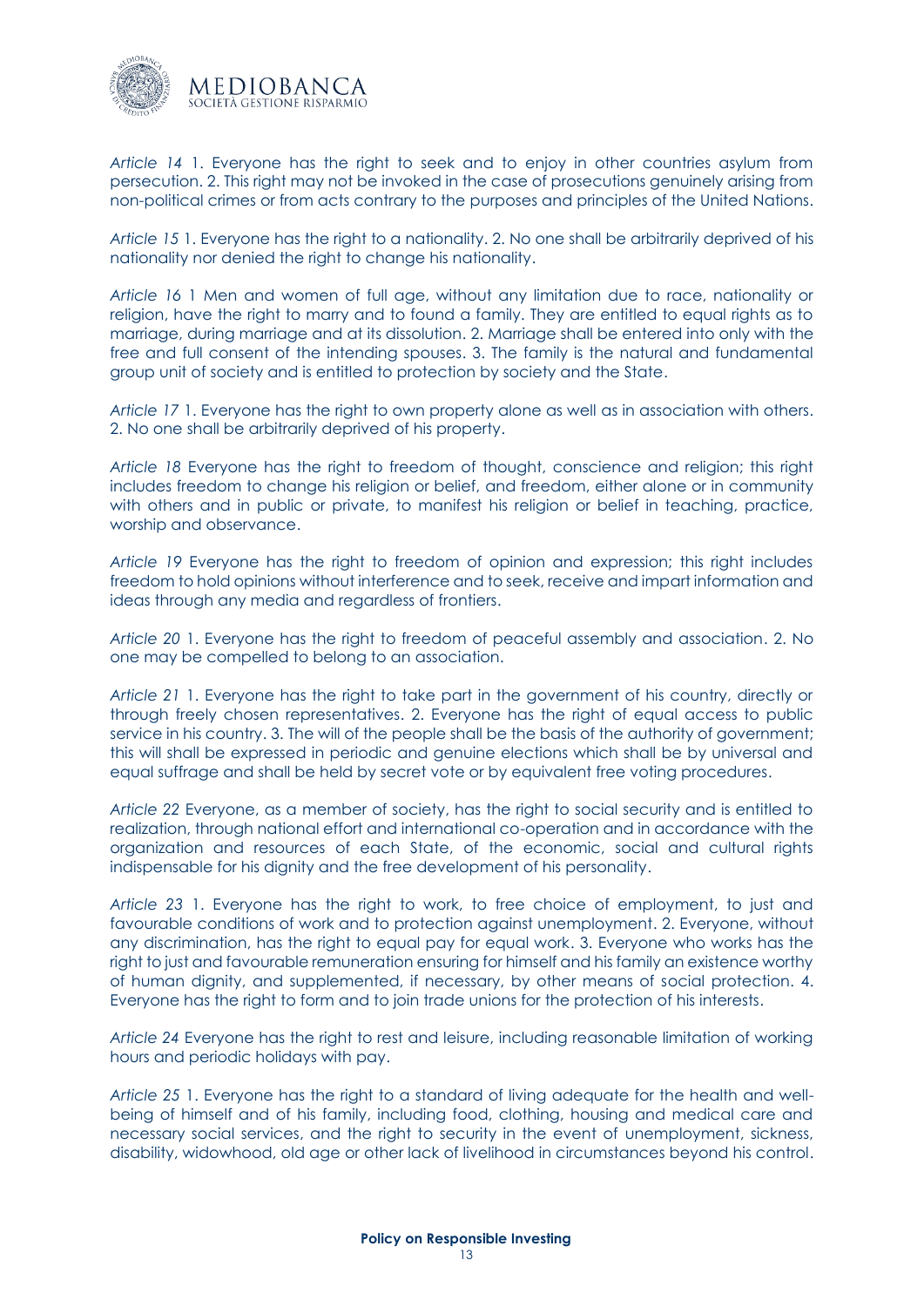

2. Motherhood and childhood are entitled to special care and assistance. All children, whether born in or out of wedlock, shall enjoy the same social protection.

*Article 26* 1. Everyone has the right to education. Education shall be free, at least in the elementary and fundamental stages. Elementary education shall be compulsory. Technical and professional education shall be made generally available and higher education shall be equally accessible to all on the basis of merit.

2. Education shall be directed to the full development of the human personality and to the strengthening of respect for human rights and fundamental freedoms. It shall promote understanding, tolerance and friendship among all nations, racial or religious groups, and shall further the activities of the United Nations for the maintenance of peace.

3. Parents have a prior right to choose the kind of education that shall be given to their children.

*Article 27* 1. Everyone has the right freely to participate in the cultural life of the community, to enjoy the arts and to share in scientific advancement and its benefits.

2. Everyone has the right to the protection of the moral and material interests resulting from any scientific, literary or artistic production of which he is the author.

*Article 28* Everyone is entitled to a social and international order in which the rights and freedoms set forth in this Declaration can be fully realized.

*Article 29* 1. Everyone has duties to the community in which alone the free and full development of his personality is possible. 2. In the exercise of his rights and freedoms, everyone shall be subject only to such limitations as are determined by law solely for the purpose of securing due recognition and respect for the rights and freedoms of others and of meeting the just requirements of morality, public order and the general welfare in a democratic society. 3. These rights and freedoms may in no case be exercised contrary to the purposes and principles of the United Nations.

*Article 30* Nothing in this Declaration may be interpreted as implying for any State, group or person any right to engage in any activity or to perform any act aimed at the destruction of any of the rights and freedoms set forth herein.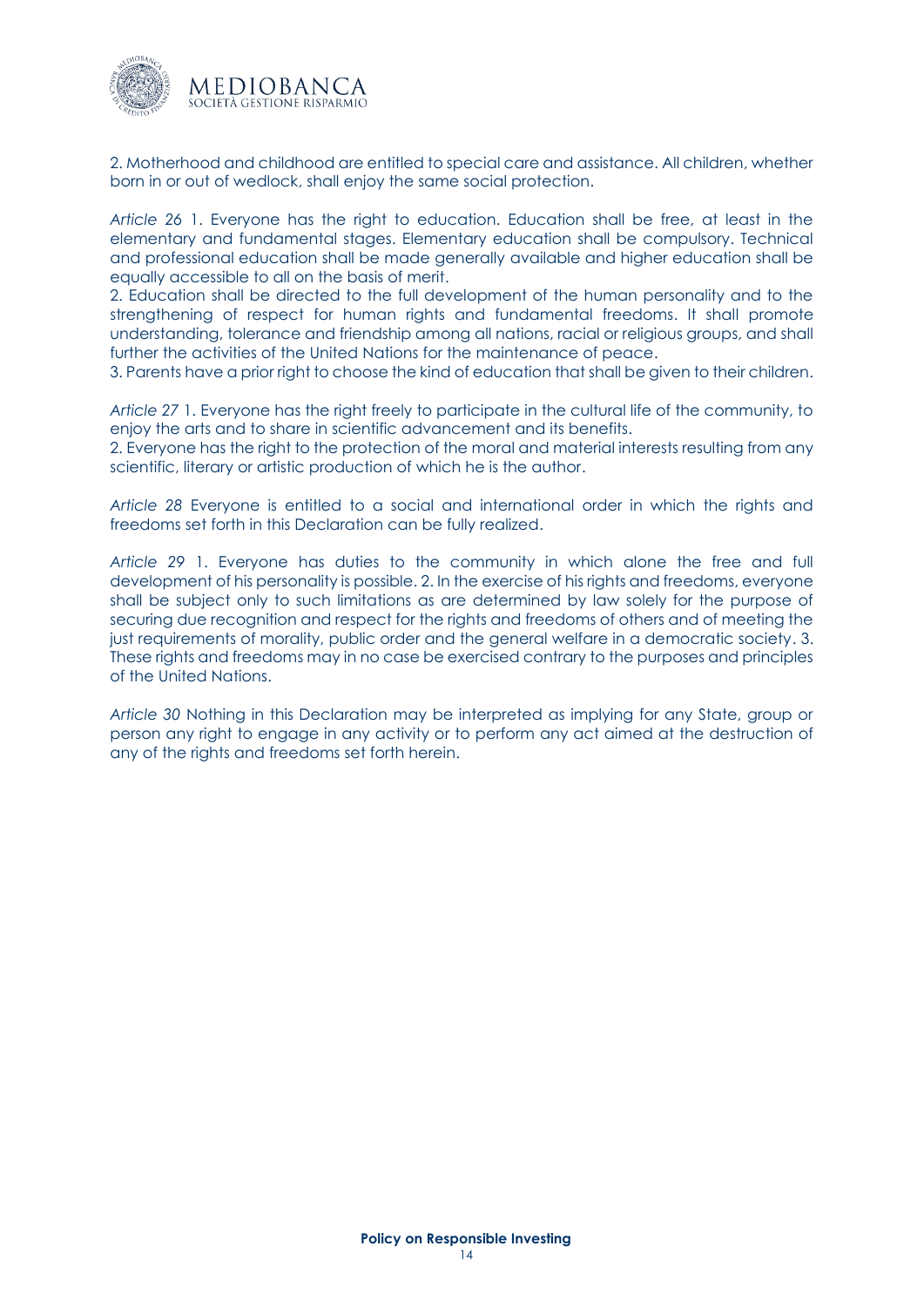

## <span id="page-14-0"></span>**Annex 2**

#### <span id="page-14-1"></span>**The 10 Principles of the United Nations' Global Compact**

*Principle 1* Businesses should support and respect the protection of internationally proclaimed human rights.

*Principle 2* Businesses should make sure that they are not complicit in human rights abuses.

*Principle 3* Businesses should uphold the freedom of association and the effective recognition of the right to collective bargaining.

*Principle 4* Businesses should uphold the elimination of all forms of forced and compulsory labour.

*Principle 5* Businesses should uphold the effective abolition of child labour.

*Principle 6* Businesses should uphold the elimination of discrimination in respect of employment and occupation.

*Principle 7* Businesses should support a precautionary approach to environmental challenges.

*Principle 8* Businesses should undertake initiatives to promote greater environmental responsibility.

*Principle 9* Businesses should encourage the development and diffusion of environmentally friendly technologies.

*Principle 10* Businesses should work against corruption in all its forms, including extortion and bribery.